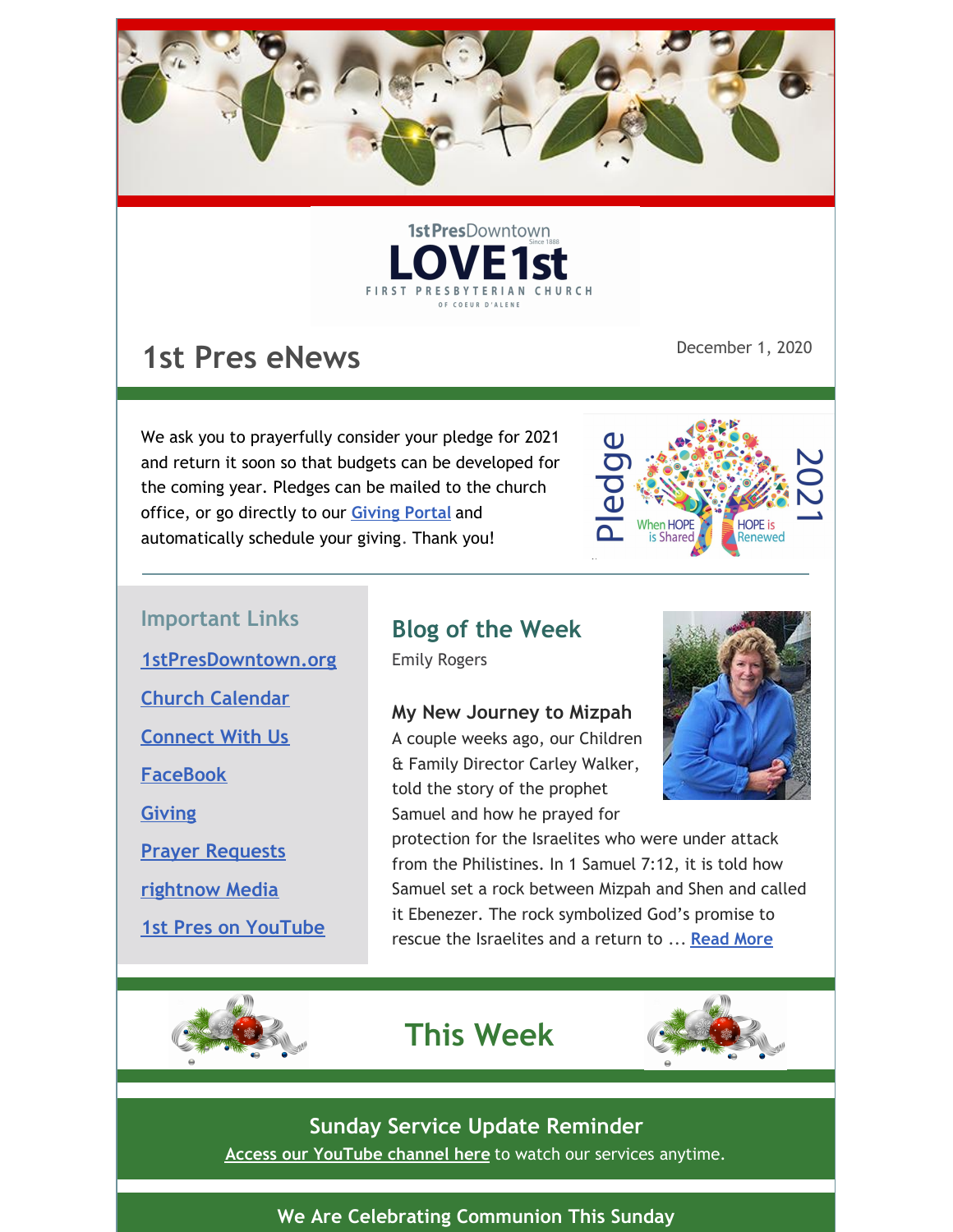Please be prepared with your bread and juice as you watch from home.

#### **Christmas Families This Year**



T'is the season! Christmas Families has been a very successful Deacon mission in year's past - gifting needy families in the downtown Coeur d'Alene area with boxes full of love. Each family is interviewed to determine their needs and how we can best help them at Christmas. Please join us as we share the love of God with these families.

You can contribute directly through our **Giving Portal** indicating **CHRISTMAS FAMILIES-DEACONS** fund. You can also donate a check or purchase gifts by coordinating with the Deacon Lead for the family. Visit our **Christmas Families page** for more details and the rest of the story.

**Shopping & Giving Deadline:** Dec 12, 2020

#### **Hay Bales Needed!**

We would like to *borrow* 2-3 bales of hay for our UnPageant scene. Can you help? Bonus points if you can deliver too! We need them by



December 11th.

Please contact Carley 208-215-5337

#### **Love 1st in Action** Surprise Care Cash for Hospitality Workers

#### **Serving Ecumenical Lunch**

This Thursday, December 3rd



We provide lunch for the Ecumenical Kitchen this week on Thursday!

We will provide sack lunches and hope you can help by providing a few. These lunches usually contain: a sandwich, fruit/veggies and a dessert.

Please contact Bev Rasor at 208-765-3410 and let her know how you can help.

#### **Turkey Fund 2020**

You can make a difference and help local families by donating to the 1stPres Turkey Fund!



\$50 grocery cards will be purchased for needy 1stPres families and individuals, community friends, school counselors, and nonprofit partners this year to help with holiday food costs.

Visit our **Giving Portal** and select '**Turkey Fund**' to make a donation of any amount. You can also mail or drop a check off at the church office during normal hours.

**Deck the Halls Family Camp at Lutherhaven** We have another opportunity to

join with our



partners at Lutherhaven Ministries to have a fun-filled Family Camp! See the link for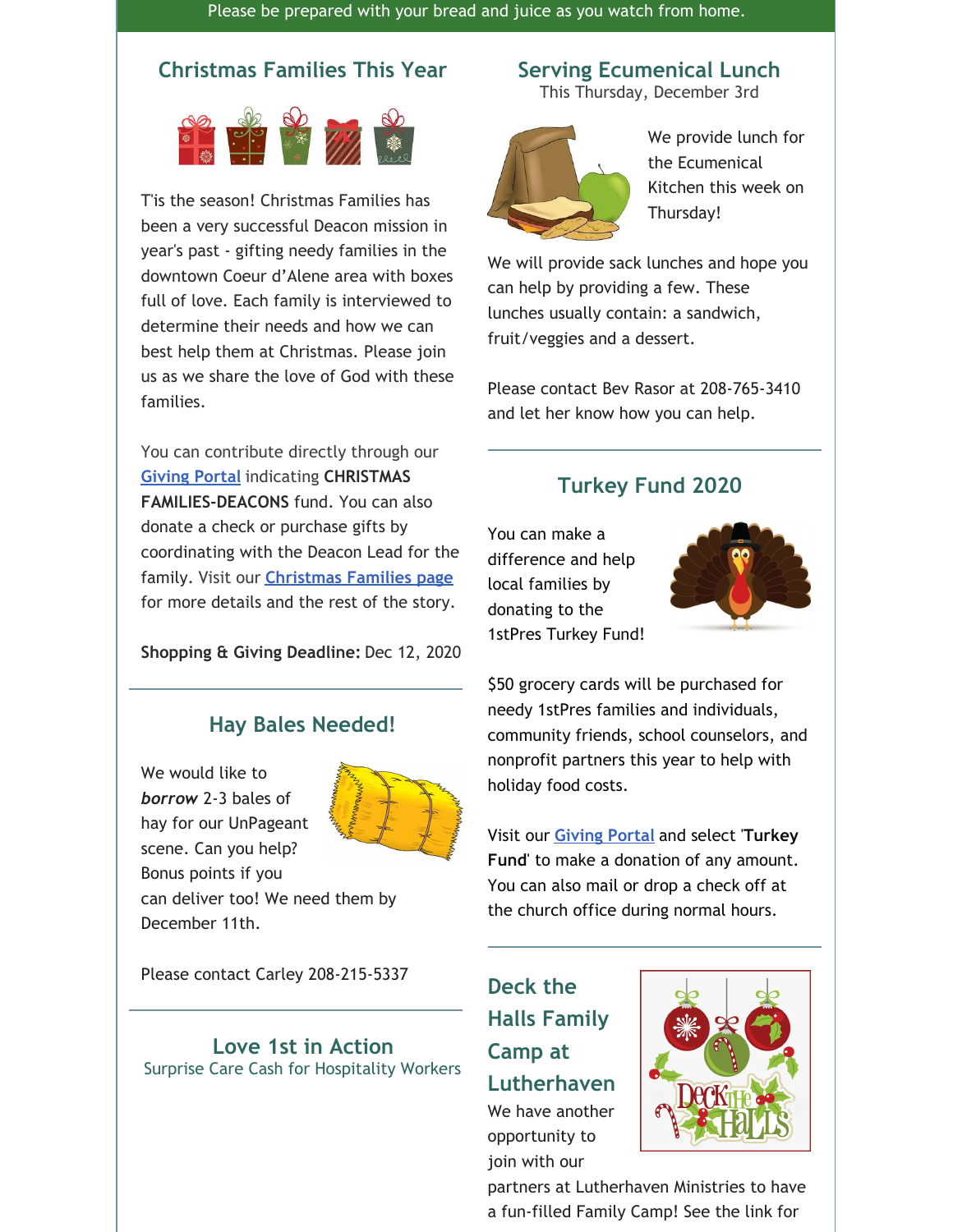

Do you want to put Love1st into action during this Christmas season? Please consider giving out CDAIDE Care Cash envelopes to bless individual hospitality workers with an unexpected \$20!

Envelopes and directions are available for free at **Evans Brothers Coffee**, 504 E Sherman Ave. Join CDAIDE in giving back to our community!

all the details. Invite your extended family members or friends to join in on the fun!

Our group will plan on attending together on Friday, December 11th through Sunday, December 13th.

**Lutherhaven Deck the Halls Family Camp** Register here: **Digital Sign-up**

### **Moving Post-Worship Time to Zoom**

Pastor Craig is missing the personal, visual contact with people so he has moved the post-worship to ZOOM this Sunday. Please join us for this live time together.

#### **Sunday, December 6th at 10 am** (immediately following the end of our worship service)

**Post-Worship Prayer Time on Zoom**

### **Praying for our Business Leaders**



This past week Pastor Craig met with local community leaders - Derrell Hartwick from the Chamber of Commerce, Emily Boyd from the Downtown Association, and our own Chris Fillios Kootenai County Commissioner. As with the other conversations Craig has hosted, we found that these local leader are challenged on many fronts. They all asked for prayers for compassion and understanding from the general public, for God's presence in everything we do and for wisdom and tolerance. You can listen to the full interview by **viewing the November 29th service** available on our YouTube channel.

#### **Sunday's Service**

Watch again or for the 1st time!

November 29th was the first Sunday of Advent! For the next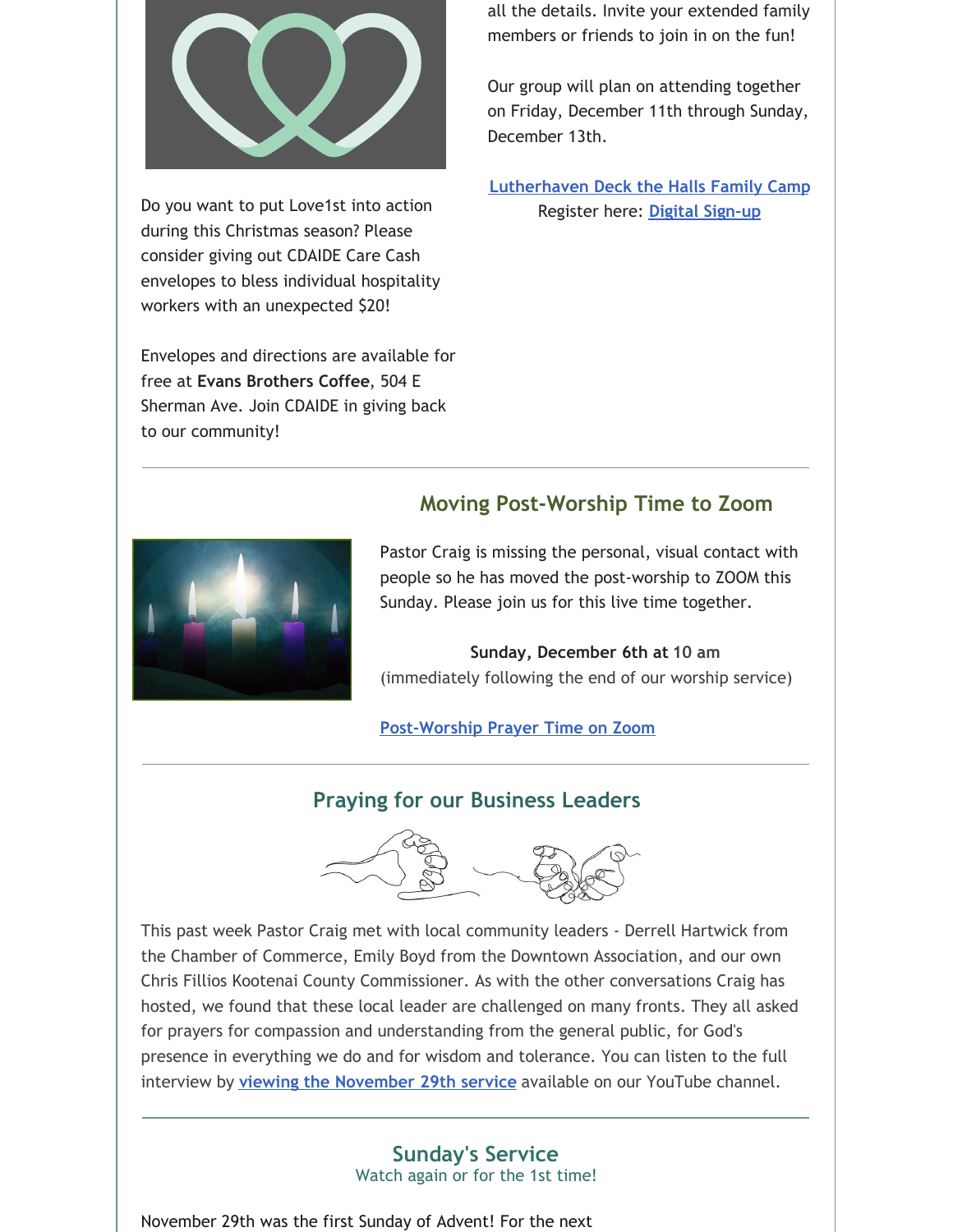four Sundays Pastor Craig will be exploring how the story of our Messiah is told in the old testament.

**Listen to the first of Pastor Craig's Advent Messages.**

Did you know that the evergreen tree is a symbol of God's everlasting love for us? Listen to Carley's Children's message on our **YouTube channel** to learn more!



Many thanks to Blake Miller, our tech coordinator, and our team of volunteers that make broadcasting the service possible!

**Watch this service or any of our past services on our YouTube Channel**



# **Church News**



### **Advent Devotional for 2020 from** *Presbyterians Today*



Let us light candles

*Presbyterians Today*'s Advent and Christmas devotional, **Let Us Light Candles: Matthew 25 and the work of Advent** is now available. This extended online devotional — taking us not just through Advent but through Christmastide and ending with Epiphany, Jan.  $6 -$  brings to you the inspiring words in Howard Thurman's poem "I Will Light Candles This Christmas."

#### **Encouraging Our Confirmation Students**

Can you help encourage our 1stPres Middle School and High School Students on their Confirmation Journey?



Students on the Confirmation Journey can grow in their faith by regularly participating and accomplishing homework goals. Church members can encourage them by donating \$5 or \$10 amounts to the **'Blessing Confirmation**

#### **Orchard Ridge Christmas Gift Basket Ideas**

Orchard Ridge has provided us with a list of gift basket ideas. These baskets are distributed to residents and should be



returned to Orchard Ridge no later than December 15th. If you have questions, call Holly at 664-8119 or email her at

**hjohnson@theorchardcda.org**

#### **Winter at Lutherhaven**

Lutherhaven has provided us with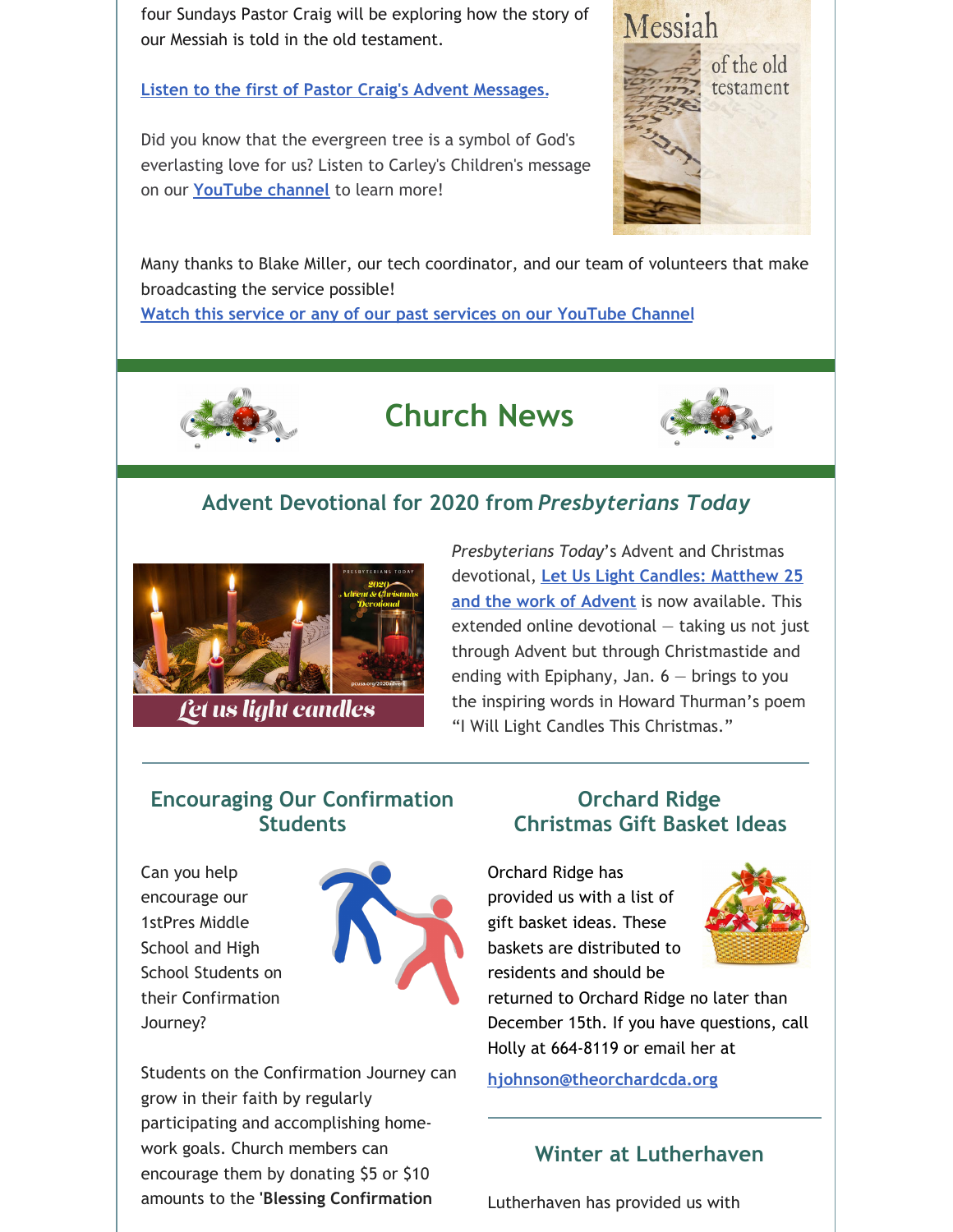**Students'** fund which will be used to purchase gift card rewards for hitting milestones along the way. Go to our **Giving Portal** and select 'Blessing Confirmation Students' to make a donation.



**Lutherhaven Camp Interest Survey**



### **Children & Family Ministry**



I hope you all had a wonderful Thanksgiving week filled with yummy food and a lot of family time! We are preparing for a pre-recorded version of the UnPageant, we could use a couple more children to act out the Christmas story for our congregation.



The video will be featured on Christmas Eve on our YouTube channel. Please reach out if your children would like to participate!

### **Deck the Halls Family Camp**

We have another opportunity to join with our partners at Lutherhaven Ministries to have a fun-filled Family Camp! See the link below for all the details. Invite your extended family members or friends to join in on the fun!



Cabin/Room \$50.00 per night (sleeps up to

Our group will plan on attending together **December 11th - December 13th.**

**Lutherhaven Deck the Halls Family Camp** Register here: **Digital Sign-up**

> You will register and pay Lutherhaven directly for your stay. Please do let me know if you will be attending, though, as I have some surprises in store for those who come!

\*\*Lutherhaven is making every effort to

#### **Meals:**

10 people).

**Cost breakdown:**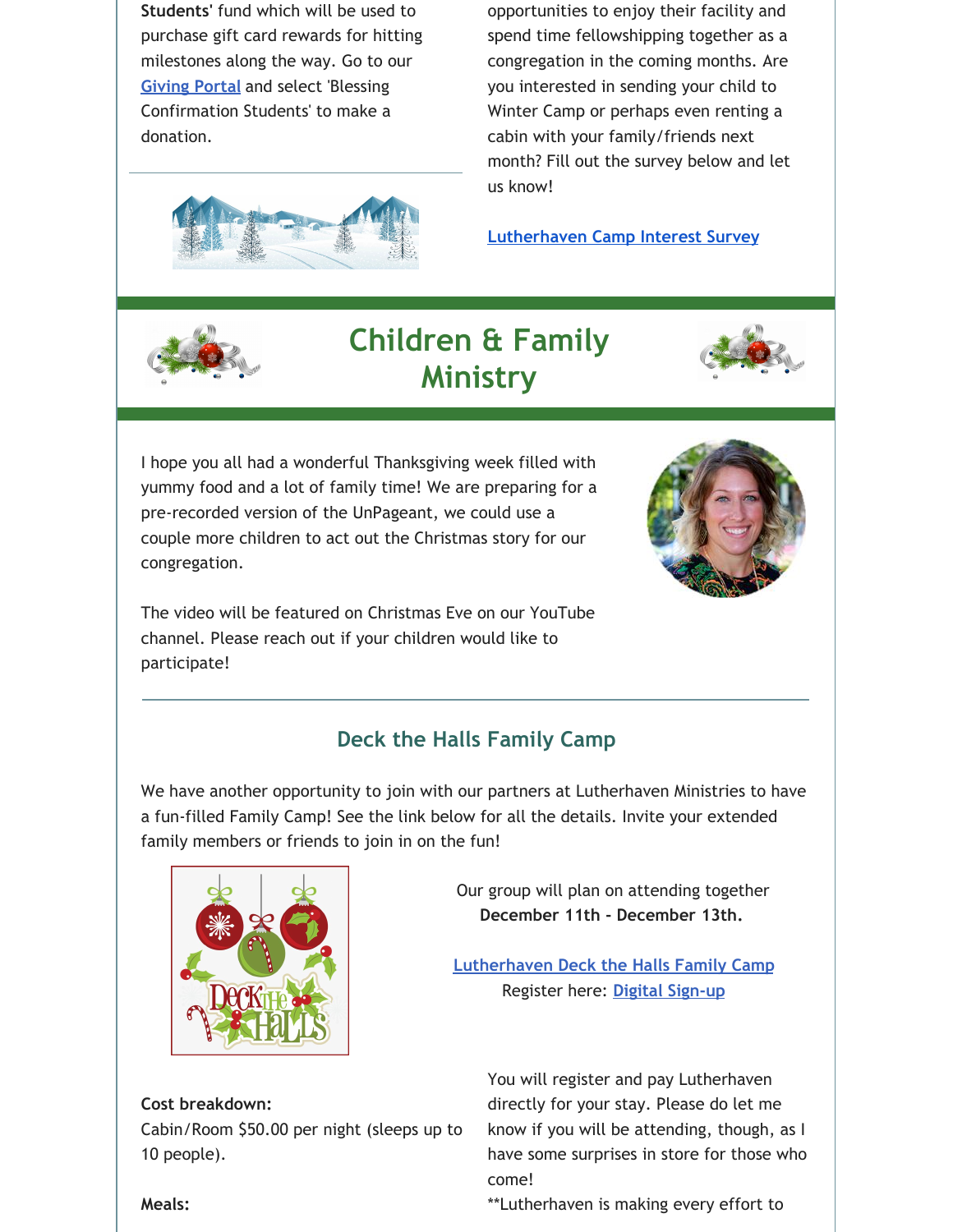Adult \$41 per day Teen (13-17) \$30.25 per day Youth (4-12) \$22.75 per day Children under 4 attend for FREE! remain safe by requiring masks when in common areas, eating with your small cohort group, and scheduling times for activities to avoid large gatherings.

**Adventure Kids Club Fall/Winter Focus:** The Fruits of the Spirit



**Who**: Kindergarten through 5th Grade **Time** : 6 - 7:30 pm

**Dates**: Wednesday, Dec 9, 23

#### **Weekly Children's Devotion**

Grateful again! Carley retells the story found in Luke 17:11-19. She explores the blessings of gratitude and challenges us to think about how often we forget to thank God for the big and little things in our lives.

We have created a playlist on YouTube so you can easily access the devotion to share with your child. Here is a link to the devotion for this week: **Devotional for 11/29.**



November 29, 2020 Children's Devotion with Carley

I hope you all have an amazing week. I am praying for you and your children. Please reach out with specific prayer requests, questions, or concerns.

Carley

**Carley@1stpresdowntown.org** or 208-215-5337



## **Youth Ministry**



**Middle School and High School Ministry for Fall 2020-Spring 2021**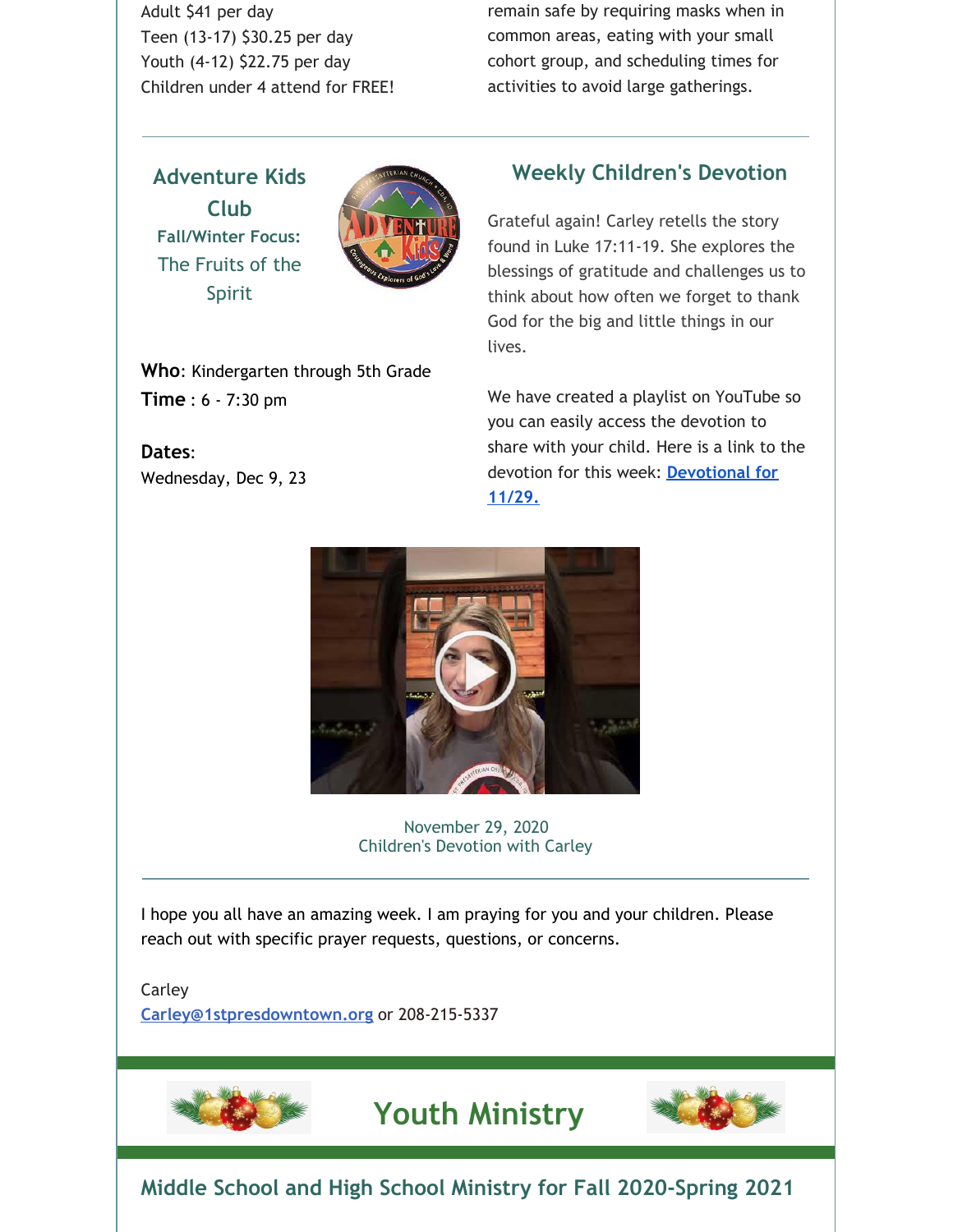The Youth Team is looking for adult volunteers to join us in our mission supporting youth. If you would like information on how to get involved, please contact Tyler or Kierstie Renninger.

#### T: **tylerdrenninger@gmail.com** or 208-819-0090

K: **ksrenninger@gmail.com** or 208-651-4204

#### **Bi-Weekly Confirmation**

- **Expect an email from Pastor Craig with updates, expectations and assignments.**
- Both in-person (as allowed by local health guidance and Session decisions) in Youth Room at 1stPres and/or on Zoom.
- If coming in-person, please wear a mask and enter through Lakeside entrance of church.
- If joining via Zoom, come in at 6:00 pm, have your handout downloaded and ready. Zoom meeting information was sent in a separate email from Pastor Craig.

We are excited to journey towards confirmation with any interested middle or high schooler! This will be an incredible season! Please reach out to Pastor Craig, or Tyler & Kierstie Renninger if you have any questions!



Pastor Craig has joined forces with the Youth Team to come up with a plan to offer all Middle School and High School

**Confirmation Details**

students an in-depth walk through what Christians say, do, and believe; which our tradition calls Confirmation. Bi-weekly Wednesday gatherings will be led by Pastor Craig and other adult volunteers. There will also be a schedule of just-forfun hangout times. Each student will be surrounded by direct

support from adult church members and mentors as well as have direct access to Pastor Craig and the volunteers for whatever they're dealing with. Parents will be supported as well so they feel equipped to reinforce at home what's learned at church. There will be some fun incentives to keep students checked-in and up-todate. At the end of this experience will be a weekend Spring Retreat, an all-expensepaid Summer weekend at Silverwood, and a 'rite of passage' faith experience in the Spring that is modeled after a 'prayer walk' experience.

**Confirmation** 

#### **Schedule**

#### **Sundays**

Due to guidance from our Session, we are back to recording the Sunday Worship services. Produced by our Tech Coordinator, Blake Miller, the service first airs at 9:00 am Sundays. You can also watch at any convenient time, as they are recorded on our **YouTube channel**.

#### **Wednesdays**

Youth usually meet every Wednesday, generally at the church for study with Pastor Craig and on the other week, a fun evening with Kierstie and Tyler Renninger. Watch your email for the most current schedule.